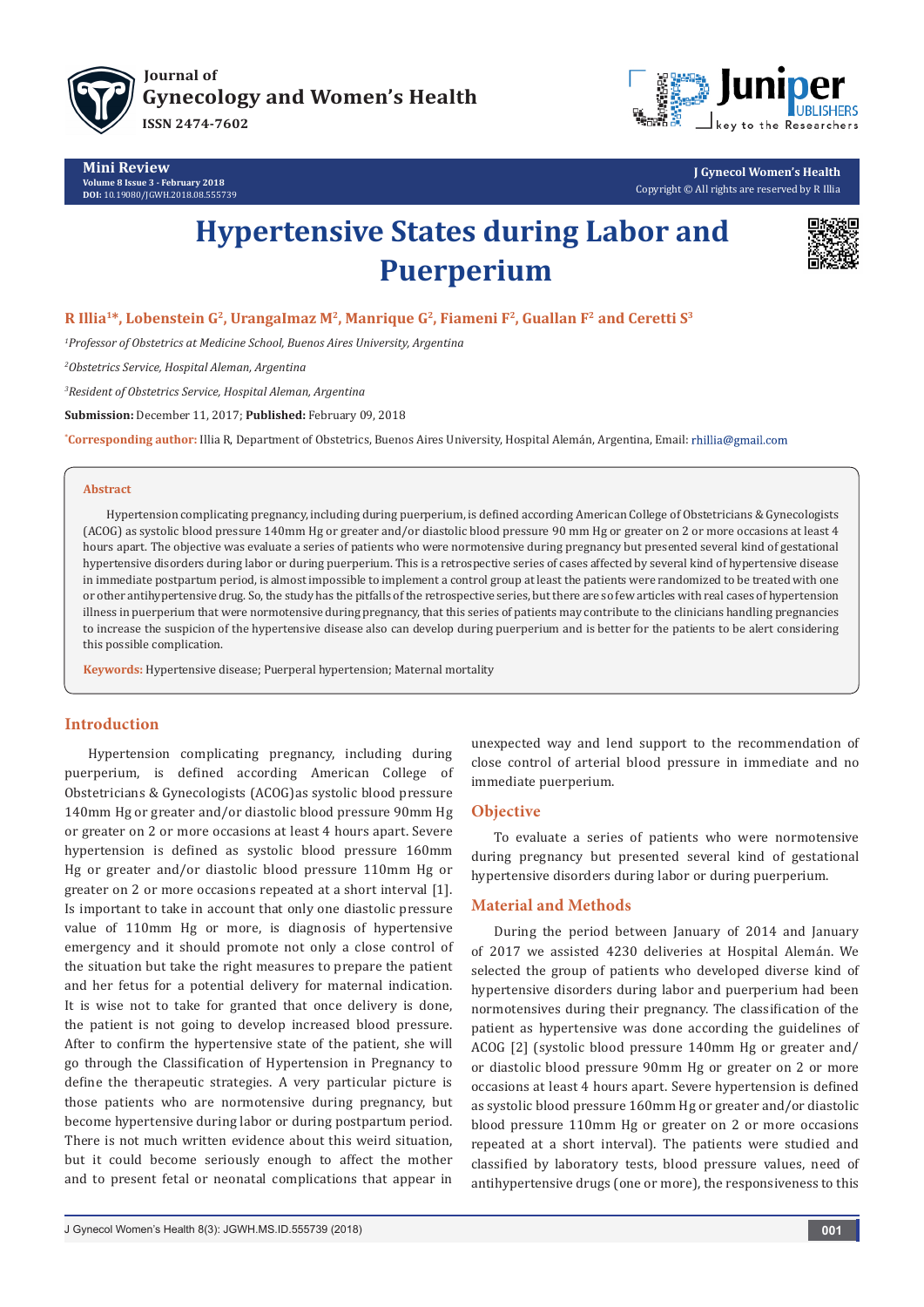drugs, the tendency to increase or decrease the blood pressure values, the rate of complications and their severity, the way and time of pregnancy finalization and perinatal information.

#### **Results**

During this 36 month period were found 19 patients who became hypertensive according the definition (ACOG) [2] (0.44% of the total deliveries). The average age was 30.9 years (19-41). The percentage of first pregnancies was 52.63% (n: 10 cases) have been the rest (9 cases) with previous pregnancies. The mean of weight increase during pregnancy was 18.8Kg (between 12 and 28Kg). The mean of systolic blood pressure during pregnancy was 108mmHg (95-108mm Hg) and the mean of diastolic blood pressure during pregnancy was 68mm Hg (60- 75mm Hg). The percentage of patients with positive hypertensive response was 31% without have become hypertensive at any point of pregnancy. There were a 57.89% of cesarean sections (CS) (11 cases) and 42.10% of vaginal deliveries (8 cases). Of the ten cases that finalized in CS, one was intrapartum (5.26%), 7 cases were scheduled (because hypertensive disease) (36.84%) and there were 3 cases of emergency CS (15.78%) because of seriousness of the hypertensive disease or lack of response to the antihypertensive treatment. The mean of birth weight of newborns was 3.371g (2.575-4.400g). The mean of gestational

age established by physical examination of the newborns was 38.4 week´s (36-40). The time elapsed between delivery and the patient became hypertensive was between 0 and 144hs with a mean of 38hs. The higher value of hypertension occurred between 2 and 154hs with a mean of 59hs. The mean of higher systolic value was 162mm Hg (110-190mm Hg) and the mean of higher diastolic blood pressure was 103mm Hg (90-120mm Hg). The patients were classified according the blood pressure values and laboratory tests in: pregnancy induced hypertension 52.63% (10 cases), preeclampsia in 42.10% (8 cases) and Hellp syndrome in 5.26% (1 case). The 68.42% of cases required antihypertensive drugs (13 cases). In 6 cases it was necessary only one drug (46.15% of medicated patients and 31.57% of the total population studied. In 5 cases it was necessary two drugs (38.46% of medicated patients and 26.31% of total). As we can observe in the Table 1, the most common drugs used were: methyldopa, amlodipine, nifedipine and labetalol, alone or combined. In two cases (10.52%) we injected low molecular weight heparin (LMWH) as venous and lung thrombosis prevention because one case was an obese patient and another the patient was older than 35 years old. The mean time until obtain a regulation of blood pressure was 4.3 days (1-8). As we can deduce, luckily our patients in this series did not developed neither neurological affection nor seizures (eclampsia).

| <b>HTA Puerperal</b>      |                  |                       |  |  |
|---------------------------|------------------|-----------------------|--|--|
| Period                    | 36 months        |                       |  |  |
| N                         | 19               | 0.44%                 |  |  |
| deliveries                | 4230             | 100%                  |  |  |
| Age %                     | 30,9             | 19-41                 |  |  |
| Pregnancies %             | 1,9              | 01 a 7                |  |  |
| First pregnancy           | 10               | 52.63%                |  |  |
| $20+$                     | 9                | 47.37%                |  |  |
| Abortions                 | $\boldsymbol{0}$ | 14 - 73.68%           |  |  |
|                           | $\mathbf{1}$     | $2 - 10.52%$          |  |  |
|                           | $\overline{4}$   | $1 - 5.26\%$          |  |  |
|                           | $\overline{0}$   | $16 -$                |  |  |
| Deliveries                | $\mathbf{1}$     | $1 - 5.26\%%$         |  |  |
|                           | 2                | $2 - 10.52%$          |  |  |
| <b>Cesarean Sections</b>  | $\boldsymbol{0}$ | 15-78.94%             |  |  |
|                           | $\mathbf{1}$     | $3 - 15.78\%$         |  |  |
|                           | $\overline{2}$   | $1 - 5.26\%$          |  |  |
| Start pregnancy weight %  | 59,5             | 44-80                 |  |  |
| Increase of weight        | 18,8             | 12 a 28               |  |  |
| Medication                | 3 de 17          | Fe - T4 - Ceftriaxona |  |  |
| Sistolic blood pressure%  | 108              | $95 - 125$            |  |  |
| Diastolic blood pressure% | 68               | $60 - 75$             |  |  |
| Hipertensive response     | 31%              |                       |  |  |
| GA to delivery %          | 39               | $36 - 41$             |  |  |
| Way to deliver            | <b>IPCS</b>      | $1(5.26\%)$           |  |  |
|                           | SCS              | 7 (36.84%)            |  |  |

**How to cite this article:** R Illia, Lobenstein G, UrangaImaz M, Manrique G, Fiameni F et al. Hypertensive States during Labor and Puerperium. J Gynecol **002 have to cite this article:** R illia, Loberistein G, Orangainiaz M, Mannique G, r<br>Women's Health 2018; 8(3): 555739. DOI: [10.19080/JGWH.2018.08.555739](http://dx.doi.org/10.19080/JGWH.2018.08.555739)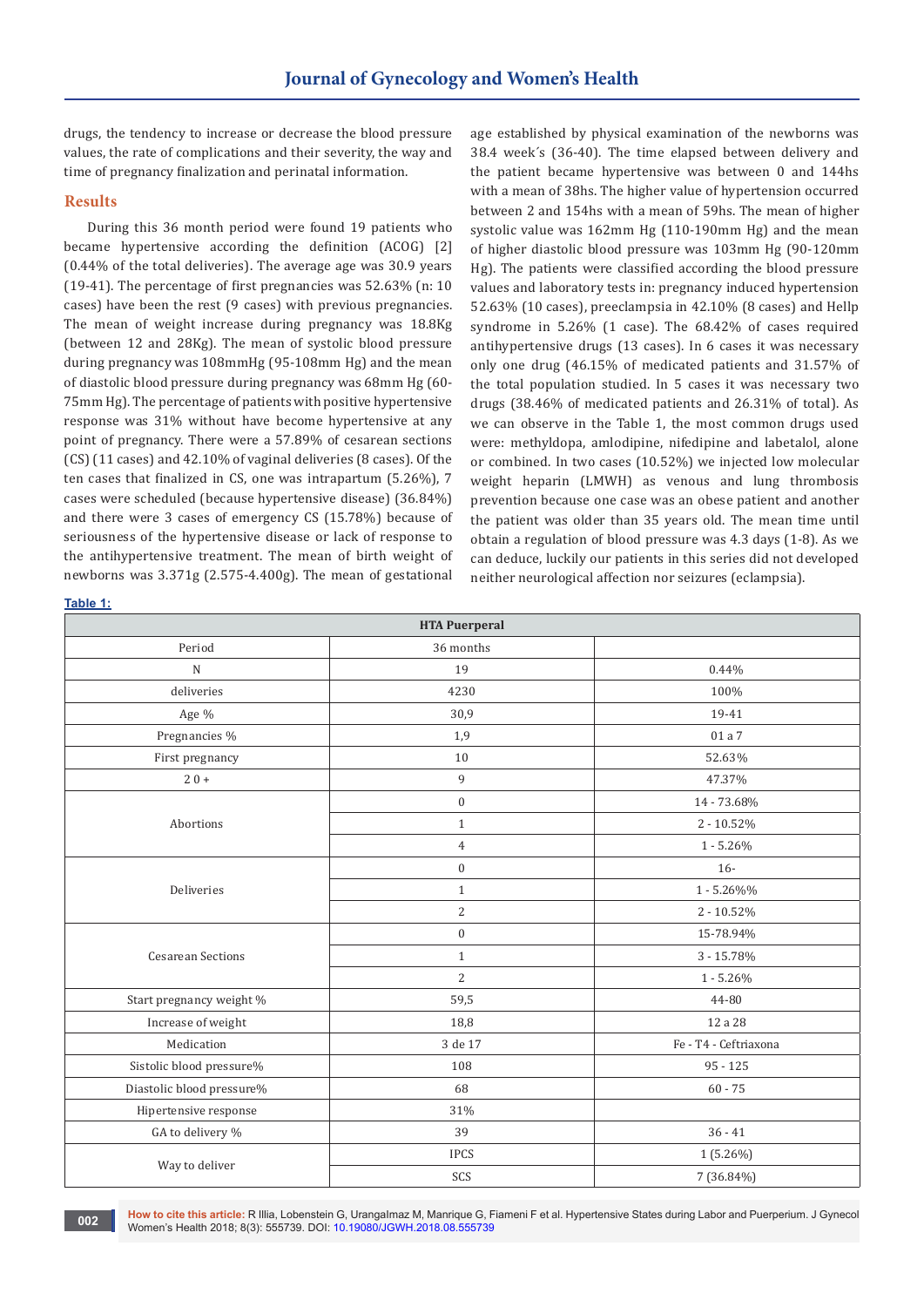|                            | ECS                                      | 3 (15.78%         |
|----------------------------|------------------------------------------|-------------------|
|                            | <b>FD</b>                                | $1(5.9\%)$        |
|                            | SD                                       | $5(29,4\%)$       |
|                            | <b>VD</b>                                | $2(11,8\%)$       |
| Sex                        | $\mathbf F$                              | 12 (63.15%)       |
|                            | M                                        | 7 (36.84%)        |
| Weight %                   | 3371                                     | 2575-4400         |
| Gestational age by PE      | 38,4                                     | $36 - 40$         |
| Time tobecome hypertensive | % 38 hs                                  | $0 - 144$ hs      |
| High peak of BP            | 59hs                                     | 2-154hs           |
| Higher Systolic BP         | 162                                      | $(110-190)$       |
| Higher Diastolic BP        | 103                                      | $(90-120)$        |
|                            | <b>HIE</b>                               | 10 (52.63%)       |
| Hypertensive class         | Preeclampsia                             | 8 (42.10%)        |
|                            | <b>HELLP</b>                             | $1(5,26\%)$       |
| Antihypertensive drugs     | 13 (68.42%)                              |                   |
|                            | 1 drug                                   | 6 (46.15) -31.57% |
|                            | 2 drugs                                  | 5 (38.46%)-26.31% |
|                            | 2 methyldopa 500/8                       |                   |
|                            | 1 amlodipine 6/12 - MD 500/8             |                   |
|                            | 1 labetalol 300/12 + nifedipine R 2/12   |                   |
|                            | 1 labetalol 400/12 + amlodipine $5/24$   |                   |
|                            | 1 labetalol $800/12$ + amlodipine $5/12$ |                   |
|                            | 1 labetalol 300/12 + amlodipine 10/12    |                   |
|                            | 1 Labetalol 100/12                       |                   |
|                            | 1 Labetalol 200/12                       |                   |
|                            | 1 Labetalol 300/12                       |                   |
|                            | 1 Labetalol 400/12                       |                   |
|                            |                                          |                   |
| Prevention of DVT          | 2 (10.52%)                               | Obese-older 35 Y  |
| Time to control BP         | 4,3 dias %                               | 1-8 días          |

GA: gestational age; IPCS: intrapartum cesarean section; SCS: scheduled cesarean section; ECS: emergency cesarean section; FD: forceps delivery; SD: spontaneous delivery; VD: vacuum delivery; BP: blood pressure; DVT: deep venous thrombosis; Y: years.

# **Discussion**

This is one of the few publications with a series of cases affected of Puerperal Hypertension. We analyzed the outcomes of this patient, and one of the main conclusions is not to take for granted that once delivery is done, the risk to develop hypertensive disease disappear. On the other way round, in spite of the percentage of affected patients is low, they still can develop a serious and unexpected hypertensive disease. Sharma et al stated that women with severe hypertension sustained over 15 minutes during pregnancy or in the postpartum period should be treated with fast-acting antihypertensive drugs. Labetalol, hydralazine, and nifedipine are all effective for acute management, although nifedipine may work the fastest. In the case of hypertension persist, long acting drugs should be used. Labetalol may achieve control at a lower dose with fewer adverse effects [3]. Hypertensive diseases accounted for 15.5% (n=126)

out of all maternal mortality in the series of Keskinkilic et al. [4]. They were the third most frequent cause among all causes and the 2nd among direct causes of maternal deaths. Sixty-one (48.4%) cases were in severe preeclampsia or pre-existing hypertensive disorder with increased or/and superimposed proteinuria, 30.1% were in eclampsia, 9.5% cases were diagnosed as Hellp syndrome, and 11.1% in previous hypertension associated to pregnancy, childbirth, and puerperium. Intracranial hemorrhage was the major final cause of death with a rate of 41.3% according these authors. In our series we did not have neurological compromise of our patients. It may be attributed to the seriousness of the hypertensive disease in this two different populations. Is important to take present the conclusions of Belfort et al. [5] about the regulation of brain blood pressure by middle cerebral artery to make a right diagnosis and treatment. According their study, we have to choose the right